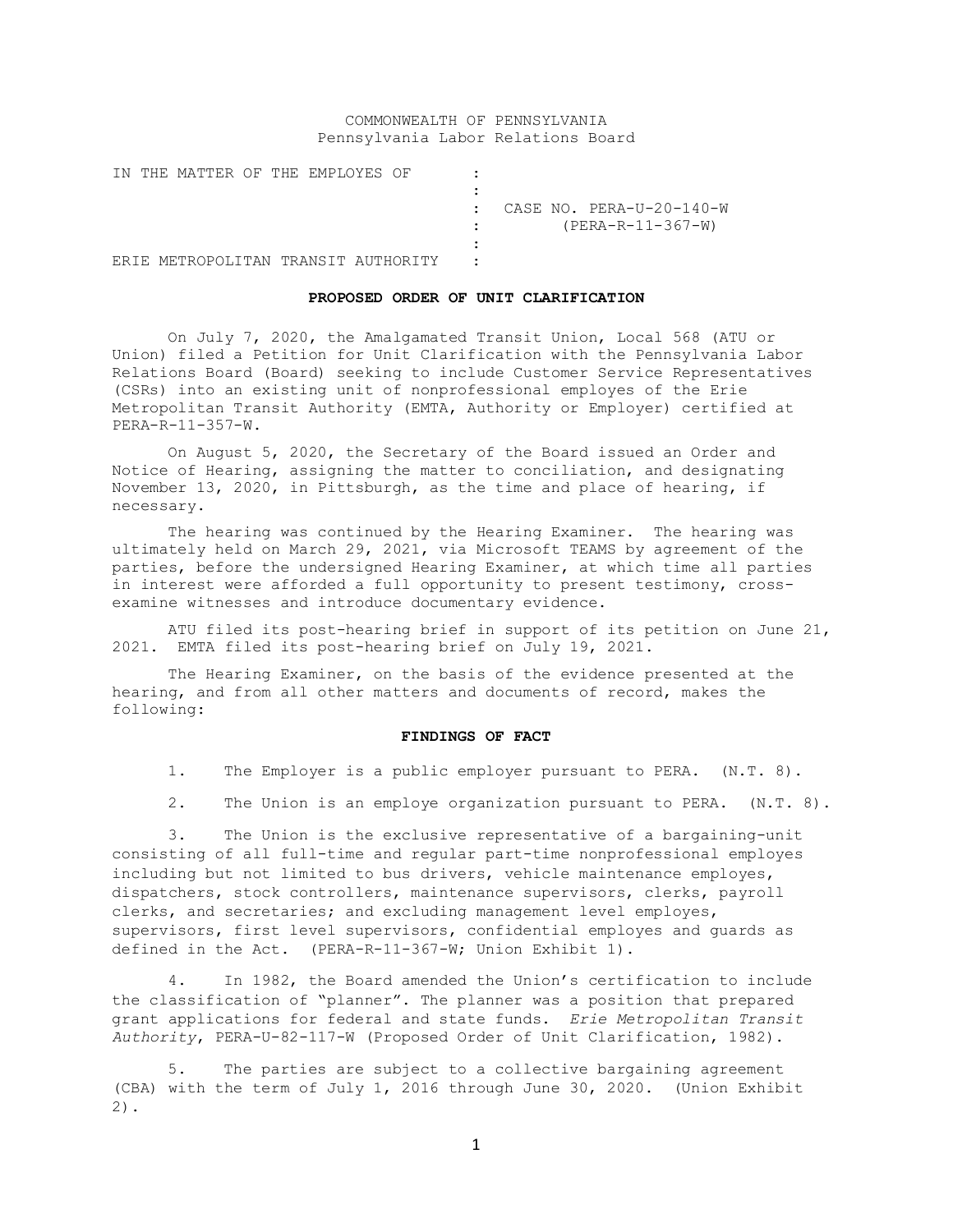6. Pursuant to the CBA, the Employer recognizes the Union as the duly authorized and sole collective bargaining agency for its Bus Operators, Garage, Shop and Maintenance Employees, Clerk Stenographer, Payroll Billing Clerk, Bookkeeper, Parts Manager, Building/Grounds Maintenance person, Foreman (garage), Class A Dispatcher Supervisor, Class B Dispatcher Supervisor, Class C Dispatcher Supervisor, Director of Scheduling, Clerk Typist, and Accounts Payable clerk, DIR Phone Operators A & B. (Union Exhibit 2 page 1).

7. On or about June 3, 2019, the Employer posted a new job for "Customer Service Rep" or CSR. EMTA started employing three CSRs in approximately June 2019. The CSRs have the following general job description: Responsible for answering telephone calls, screening each call to determine clients' needs and directing the client according to Company procedure, assist the Director of Human Resources subject to sensitive internal employee documents, and perform various office and administrative duties. The CSR position requires a high school diploma and does not require any advanced education or special skills. The CSRs perform the following duties:

• Provide customer service for inbound customer calls.

• Determines requirements by working with customers and service.

• Answers inquiries by researching, locating, and providing information.

• Resolves problems and exploring answers, alternative solutions; implementing solutions; deescalating unresolved problems.

• Maintains call center database by entering information.

• Keeps equipment operational by following established procedures; reporting malfunctions.

- Updates job knowledge by participating in educational opportunities.
- Responds to inquiries for the Paratransit Shared Ride Service.

• Submits a monthly percentage report to the Controller listing the percentage of time allocated to Paratransit services, in order to properly report Paratransit time to be paid out through the Paratransit-LIFT budget.

• As a Customer Service Representative, they may be subject to customer complaints involving Union employees and report it to the appropriate party for review.

• Assists Director of Human Resources with various employee sensitive materials on an as needed basis.

The position works 8 hour shifts, is paid hourly, and is eligible for overtime.

(N.T. 29, 113-116, 133-135; Union Exhibit 7; Employer Exhibit 1).

8. The Employer has a previously existing job position called "Class B Dispatcher." This position is in the bargaining unit. This job is similar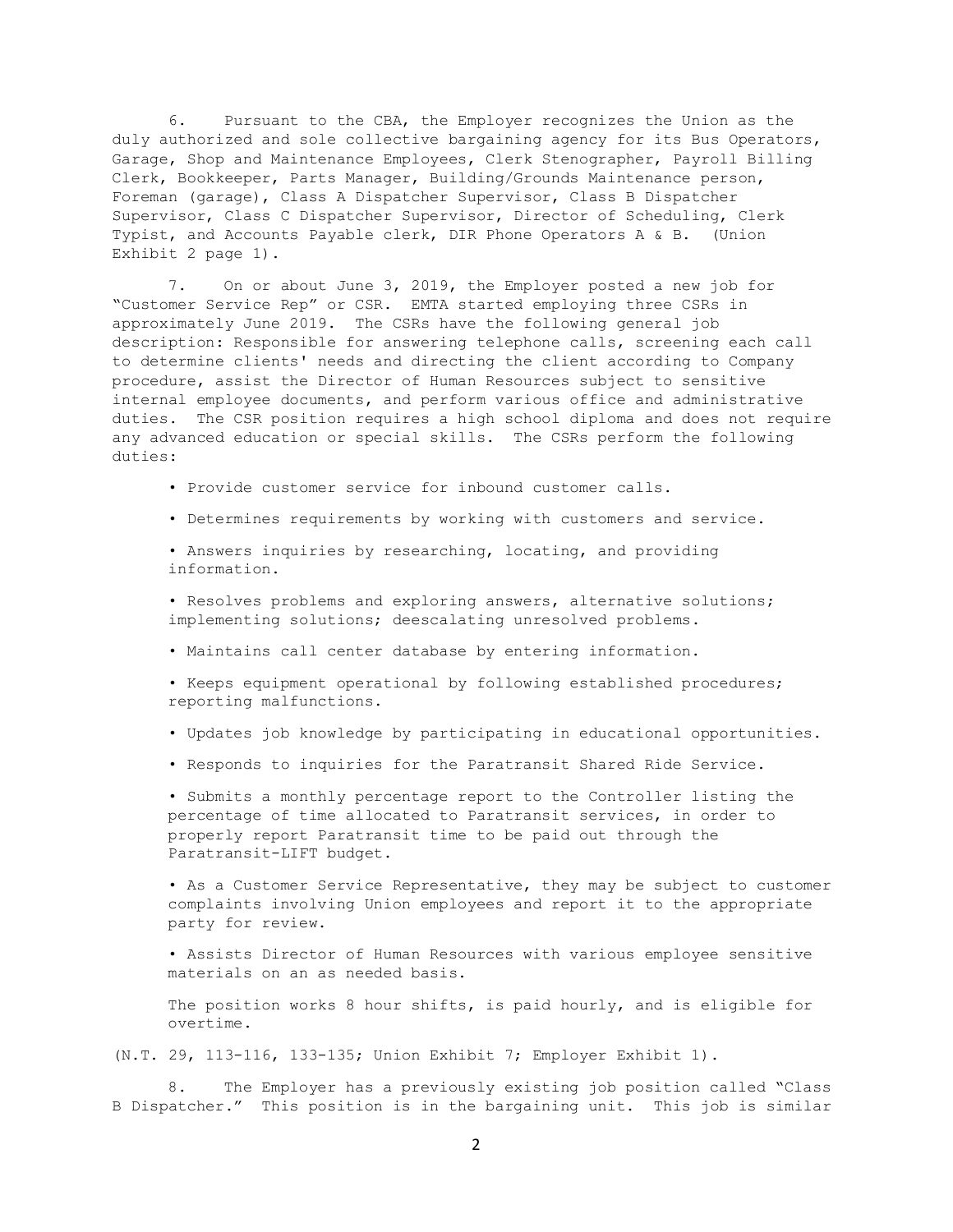to Class A Dispatcher. This job's duties include responding to telephone inquiries on schedule information and responding to passenger complaints. Julie Michalak is a Class B Dispatcher. Michalak's duties include assigning work to bus drivers and answering the telephone and in-person questions from the public. Michalak takes complaints about bus drivers from the public. This job requires a high school diploma. Michalak works in the same hallway of the same building as the CSRs. The Dispatcher B is an hourly position eligible for overtime. Dispatcher Bs typically work 8-hour shifts. (N.T. 33- 34, 76-87, 93-102; Union Exhibit 4).

9. The Employer has a previously existing job position called "Clerk Stenographer." This position is in the bargaining unit. This job has the general job duties of clerical, receptionist, reporting, data entry, and compilation and filing responsibilities. This job has specific duties of greeting public visitors to the EMTA, dispensing schedule information to the public and referring inquiries from the public and answering incoming telephone calls and referring them to the appropriate department or employe. The current Clerk Stenographer is Elisabeth Zetzel. Zetzel works in the Employer's Intermodal Center in an office. This job requires a high school diploma. The Clerk Stenographer is an hourly position eligible for overtime. The Clerk Stenographer works 8-hour shifts (N.T. 35-37, 48-54; Union Exhibit 5).

#### **DISCUSSION**

ATU seeks to include Consumer Service Reps (CSRs) into its unit of nonprofessional employes. There were at the time of hearing two CSRs employed by the EMTA. The bargaining unit at the time of the hearing contained approximately 140 employes. It is the burden of the petitioning party, in this case ATU, to show an identifiable community of interest. Section 604 of PERA provides, in relevant part, as follows:

> The [B]oard shall determine the appropriateness of a unit which shall be the public employer unit or a subdivision thereof. In determining the appropriateness of the unit, the [B]oard shall:

> (1) Take into consideration but shall not be limited to the following: (i) public employes must have an identifiable community of interest, and (ii) the effects of over fragmentization.

## 43 P.S. § 1101.604.

When determining whether employes share an identifiable community of interest, the Board considers such factors as the type of work performed, educational and skill requirements, pay scales, hours and benefits, working conditions, interchange of employes, grievance procedures, bargaining history, and employes' desires. <u>West Perry School District v. PLRB</u>, 752 A.2d 461, 464 (Pa. Cmwlth. 2000). An identifiable community of interest does not require perfect uniformity in conditions of employment and can exist despite differences in wages, hours, working conditions, or other factors. Id.

In addition, the Board has long favored a policy of certifying broadbased units. In the Matter of the Employes of University of Pittsburgh, 16 PPER ¶ 16205 (Order Directing Amendment of or Request to Withdraw Petition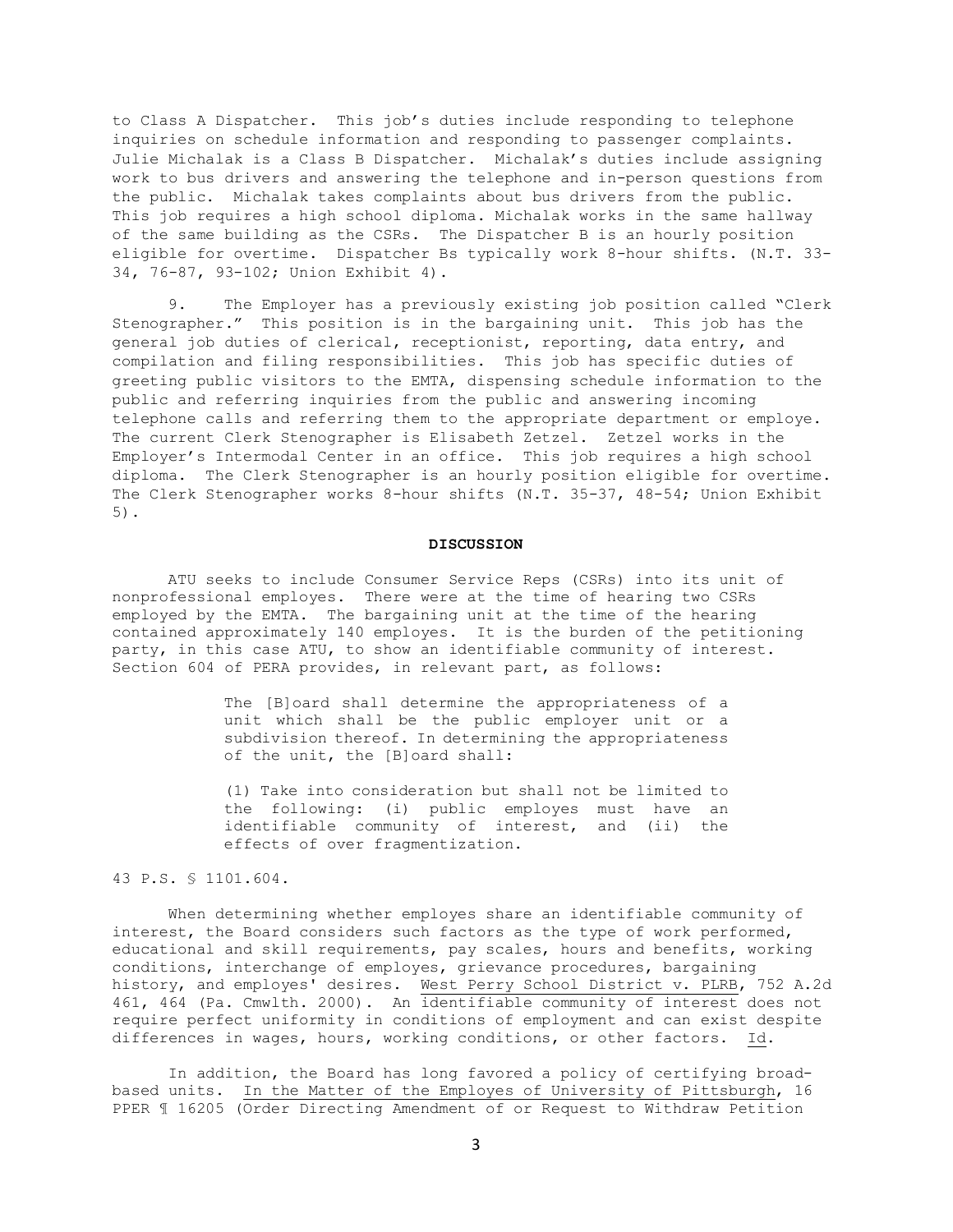for Representation, 1985) citing Athens Area School District, 10 PPER ¶ 10128 (Order and Notice of Election, 1978).

Differences among employes in a unit may reflect the division of labor at an employer and do not destroy a clearly identifiable community of interest. See In the Matter of the Employes of Wissahickon School District, 47 PPER 26 (Order Directing Submission of Eligibility List, 2015); In the Matter of the Employes of Temple University Health System Episcopal Hospital, 41 PPER 177 (Order Directing Submission of Eligibility List, 2010), citing Pennsylvania State University v. PLRB, 24 PPER 1 24117 (Court of Common Pleas of Centre County, 1993) (holding that the Board need not find an identical community of interest but merely an identifiable community of interest).

The general policy of the Board is "to certify units as broadly as possible in order to avoid the deleterious effects of over fragmentization." Berks County, 27 PPER ¶ 27110 (Final Order, 1996). The Board favors unit descriptions that use "including" language "so that unit clarification petitions need not be filed whenever an employe within the coverage of the unit is hired." Beaver County Community College, 23 PPER ¶ 23070 (Final Order, 1992), aff'd 24 PPER ¶ 24110 (1993).

Moving to this case, it is clear that the CSRs share an identifiable community of interest with members of the bargaining unit. Most importantly, like the members of the bargaining unit, CSRs are regular nonprofessional employes of the EMTA. Additionally, CSRs perform similar work to the Clerk Stenographers and Dispatchers including answering phone calls from the public and dealing with public inquiries and complaints. CSRs and members of the bargaining unit have the similar education requirement of a high school diploma. Dispatchers and CSRs work in the same building of the Employer. CSRs and members of the bargaining unit are paid hourly, work similar 8-hour shifts, and are eligible for overtime. Thus, based on this record, it is clear the CSRs have an identifiable community of interest with members of the bargaining unit.

As I have found that the position in question shares an identifiable community of interest with the employes of the existing unit, the burden in this matter moves to the employer asserting that the positions meet a category of employe that is excluded from the unit by statute. The party arguing for the exclusion of an employe from a unit on a statutory ground bears the burden of proving a basis for the exclusion. School District of Philadelphia v. Commonwealth of Pennsylvania, PLRB, 719 A.2d 835 (Pa. Cmwlth. 1998).

Turning to the Employer's arguments, the Employer argues:

Moreover, the Board must apply the Commonwealth Court's decision in Amalgamated Transit Union v. Pennsylvania Labor Relations Bd., 498 A.2d 485 (Pa. Commw. Ct. 1985), which affirmed an earlier Board decision that: (1) all positions that do not primarily perform blue-collar work directly related to the operation of municipal buses must be excluded from driver units, and (2) the effects of over-fragmentization cannot be considered once it is determined that a position lacks a community of interest with the preexisting unit.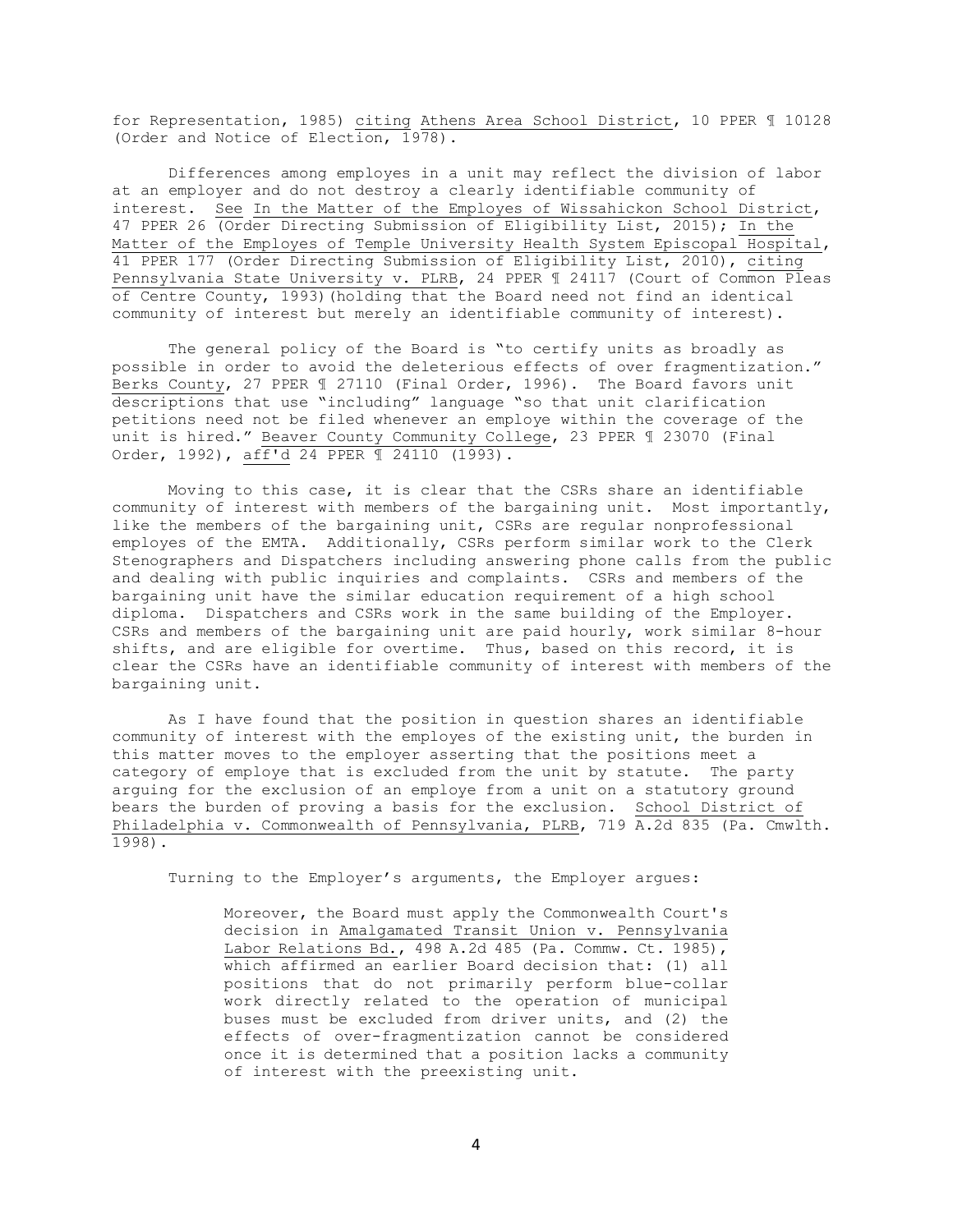(Employer's Brief at pages 1-2.) It is clear from the record that CSRs are clerical, white-collar positions and that the unit also contains bluecollar workers such as bus drivers. However, I find the cases cited by the Employer in this case to be clearly distinguishable. The bargaining unit in that case relied upon by the Employer was a specific blue-collar unit that existed prior to that passage of the Act and was grandfathered into the jurisdiction of PERA pursuant to Section 602(b) of the Act. New Castle Area Transit Authority, 13 PPER ¶ 13301 (Proposed Order of Unit Clarification, 1982). However, the bargaining unit in this matter is a mixed blue-collar and white-collar unit. The unit in this matter, as certified in 1978, does not include the word "blue-collar" and includes the job classifications of clerical, white-collar positions such as clerks, payroll clerks and secretaries. Indeed, the record in this matter shows clearly that the current bargaining unit includes the position "Clerk Stenographer" which is clearly a clerical, white-collar position. The Clerk Stenographer testified in this case and she was not a bus driver. Further undermining the Employer's reliance on Amalgamated Transit Union, 498 A.2d 485, is a subsequent Commonwealth Court decision which upheld a Board decision to include a clerical, white-collar worker in a bargaining unit of blue-collar maintenance workers. West Hanover Twp., 646 A.2d 625 (Commonwealth Court, 1994).

The Employer further argues:

By only scratching the surface of what each position entails, ATU highlights that an analysis of similarities in skills and education requirements, pay and benefits, and work conditions may support a finding of an identifiable community of interest between CSRs and dispatchers and/or the clerk stenographer. However, the sparse similarities identified by ATU are not dispositive of the community of interest analysis, even though an identifiable community of interest does not require perfect uniformity in conditions of employment and can exist despite differences. *See* [Fraternal Ord. of Police, 735 A.2d 96 (Supreme Court, 1999)]. The Supreme Court of Pennsylvania has affirmed that it is an error to give more weight to common conditions of employment than to factors that "involve the actual functions of the job" and "when the dissimilarities in job functions and other conditions of employment are both numerous and significant." Id. at 98, 100.

In Fraternal Order of Police, the Supreme Court affirmed that there was no substantial evidence on the record to support a conclusion that law enforcement officers and licensing analysts shared an identifiable community of interest when that purported interest was merely based upon findings that both groups were paid on the same salary schedule, under the same pay ranges, for the same number of hours per day, and with substantially the same benefits. Fraternal Ord. of Police, Conf. of Pennsylvania Liquor Control Bd. Lodges v. Pennsylvania Lab. Rels. Bd., 695 A.2d 926, 930 (Pa. Commw. Ct. 1997), *aff'd sub nom.* Fraternal Ord. of Police, 735 A.2d at 100. There, the differences in job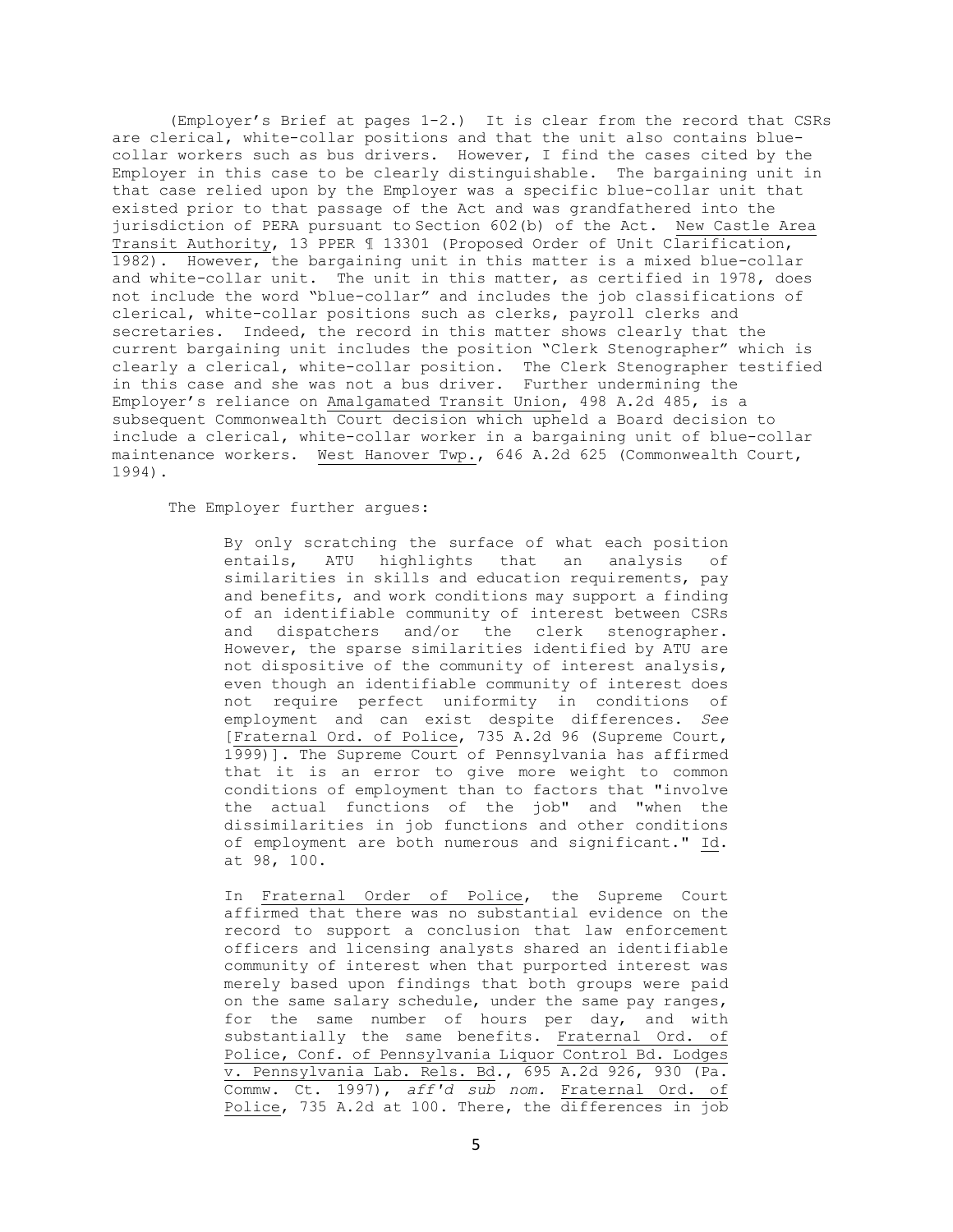duties outweighed the facial similarities. For instance, the law enforcement officers received firearms training, were issued firearms, and were subject to physical and educational standards. On the other hand, the licensing analysts' duties included auditing and other regulatory work where they often worked from home and did not carry firearms. Fraternal Ord. of Police, 735 A.2d at 97, 100. Accordingly, there was no identifiable community of interest. Id. at 100.

(Employer's Brief at 11-12). A review of Fraternal Order of Police, 735 A.2d 96, reveals that it is distinguishable from this matter due to the idiosyncratic issue in Fraternal Order of Police where the employes in question were employed by two entirely separate agencies.

The following summarizes the factual background of Fraternal Order of Police based on the Supreme Court's published opinion: The unit in Fraternal Order of Police began in 1971 as the exclusive bargaining unit of Pennsylvania Liquor Control Board (LCB) employes. At the time, the LCB was both responsible for liquor licensing and enforcement of liquor laws. In 1987, the legislature transferred the law enforcement obligations to the Pennsylvania State Police (PSP) and at that time the LCB employes were given the choice of which agency to join. Many of the LCB employes chose to join the PSP and became enforcement officers. Many stayed with the LCB and became licensing analysts. Thus, the unit contained two sets of employes employed by two different agencies: the LCB and the PSP. In 1995, the FOP filed with the Board for a unit because to split the unit into two separate units because the FOP alleged there was no identifiable community of interest. The Board's Hearing Examiner rejected the petition holding that there was an identifiable community of interest and the Board upheld this decision. The Commonwealth Court reversed the Board and the Supreme Court upheld the Commonwealth Court. With that summary in mind, it is clear that Fraternal Order of Police is distinguishable from this matter. Indeed, as  $\overline{found by}$  the Commonwealth Court, the employes in question in Fraternal Order of Police, ". . . are employed by separate Commonwealth agencies, each with its own policies and regulations." Fraternal Order of Police, 695 A.2d 926, 929 (Commonwealth Court, 1997). In this matter, the employes in question are all employed by the same regional agency, the EMTA. I find that this fact distinguishes Fraternal Order of Police from this matter.

Moreover, in Deputy Sheriffs Association of Berks County, 795 A2d 1064 (Commonwealth Court, 2002), the Commonwealth Court later distinguishes Fraternal Order of Police and reiterates that "an identifiable community of interest does not require perfect uniformity in conditions of employment, but can exist despite differences in wages, working conditions and other factors." Deputy Sheriffs Association of Berks County, 695 A.2d at 1067.

#### **CONCLUSION**

The Hearing Examiner, therefore, after due consideration of the foregoing and the record as a whole, concludes and finds:

1. EMTA is a public employer within the meaning of Section 301(1) of PERA.

2. ATU is an employe organization within the meaning of Section 301(3) of PERA.